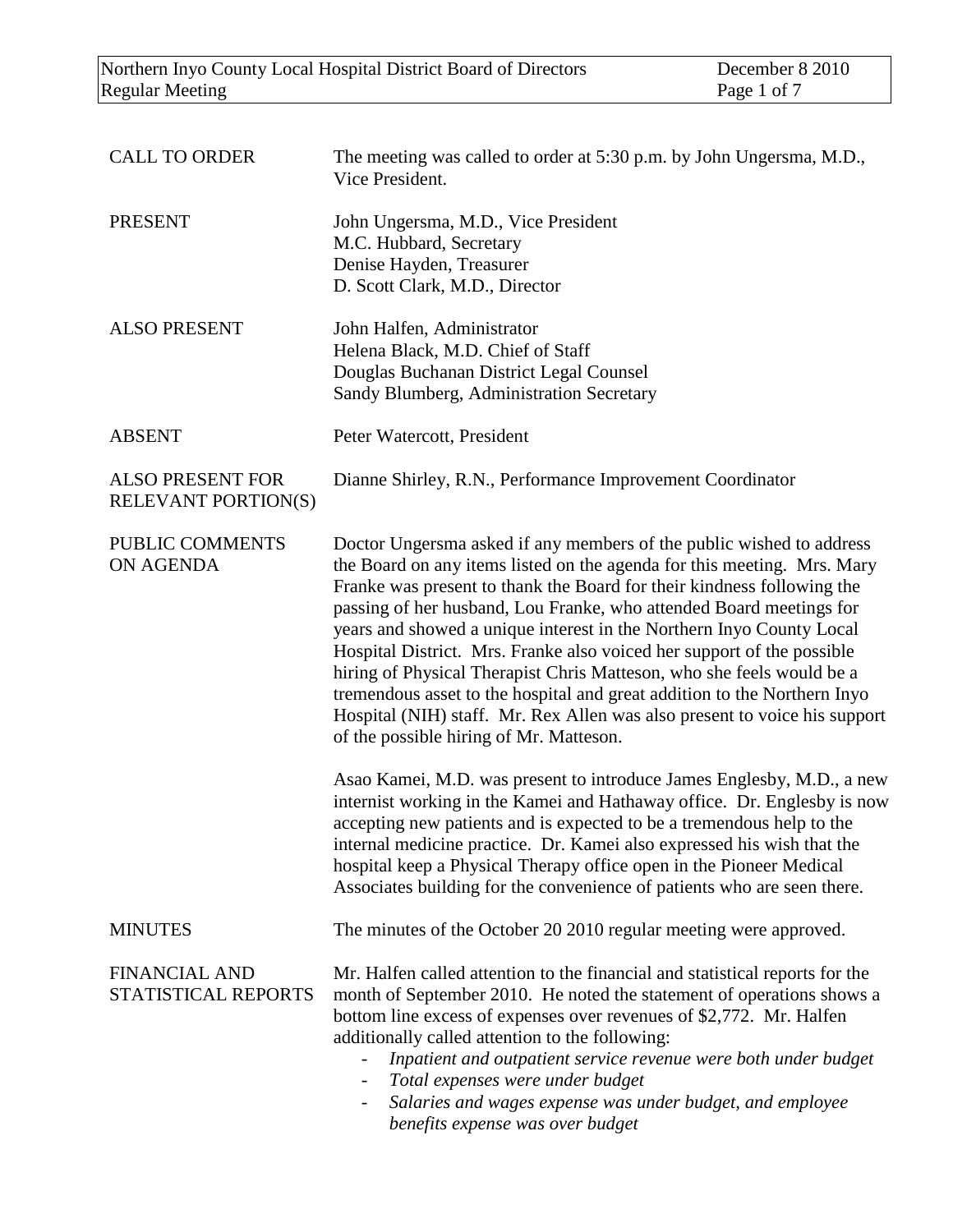| <b>ADMINISTRATOR'S</b><br><b>REPORT</b>                         | Professional Fees Expense was over budget<br>The Balance Sheet showed no significant change<br>Total net assets have increased during the fiscal year<br>Year-to-date net income totals \$1,070,953<br>Mr. Halfen noted that all patient service revenue was down for the month<br>and total net assets declined slightly due to the fact that some cash<br>equivalents have become a depreciable asset with the construction of the<br>new hospital building. Following review of the information provided it<br>was moved by M.C. Hubbard, seconded by Denise Hayden, and passed to<br>approve the financial and statistical reports for the month of September as<br>presented.                                                                                                                                                                              |
|-----------------------------------------------------------------|-----------------------------------------------------------------------------------------------------------------------------------------------------------------------------------------------------------------------------------------------------------------------------------------------------------------------------------------------------------------------------------------------------------------------------------------------------------------------------------------------------------------------------------------------------------------------------------------------------------------------------------------------------------------------------------------------------------------------------------------------------------------------------------------------------------------------------------------------------------------|
| <b>BUILDING UPDATE</b>                                          | John Hawes with Turner Construction Company reported the building<br>project is progressing well and framing and electric work is currently<br>underway on both floors. The roofs are now 95% in, and plaster prep has<br>begun. The building has been wrapped to maintain temperature control<br>and to help ensure that work progresses on schedule during the inclement<br>winter months. Challenges have arisen but have been successfully dealt<br>with partially by working extra hours and weekends when necessary. Mr.<br>Hawes also commented that the project will progress quickly enough for<br>windows and plaster work to be underway by April.                                                                                                                                                                                                   |
| <b>SECURITY REPORTS</b>                                         | Mr. Halfen reported the monthly Security report shows no significant<br>security issues.                                                                                                                                                                                                                                                                                                                                                                                                                                                                                                                                                                                                                                                                                                                                                                        |
| <b>DIRECT DEPOSIT</b><br><b>CHIEF OF STAFF</b><br><b>REPORT</b> | Mr. Halfen additionally reported upon further investigation into the issue<br>management has found the hospital cannot make direct deposit of<br>employee paychecks mandatory, and paper paychecks must be provided<br>for employees who prefer to be paid in that manner.                                                                                                                                                                                                                                                                                                                                                                                                                                                                                                                                                                                      |
| <b>REAPPOINTMENTS</b><br>AND REPRIVILEGING                      | Chief of Staff Helena Black, M.D. reported the Medical Executive<br>Committee recommends the reappointment to the NIH Medical Staff of<br>the following current Medical Staff members with requested privileges,<br>for the period not to exceed January 1, 2011 through December 31, 2012,<br>in the Staff category noted:<br>Karen G. Aderholdt, MD; Consulting Medical Staff (Radiology)<br>Lara Jeanine Arndal, MD; Active Medical Staff (OB/Gyn)<br>Thomas J. Boo, MD; Active Medical Staff (Family Medicine)<br>Tomi L. Bortolazzo, MD; Active Medical Staff (Urology)<br>$\overline{\phantom{a}}$<br>Kimberly J. Burkholz, MD; Consulting Medical Staff (Tele-<br>$\overline{\phantom{a}}$<br>Radiology)<br>Karen S. Caldemeyer, MD, Consulting Medical Staff (Tele-<br>Radiology)<br>Steven M. Cohen, MD; Consulting Medical Staff (Tele-<br>Radiology) |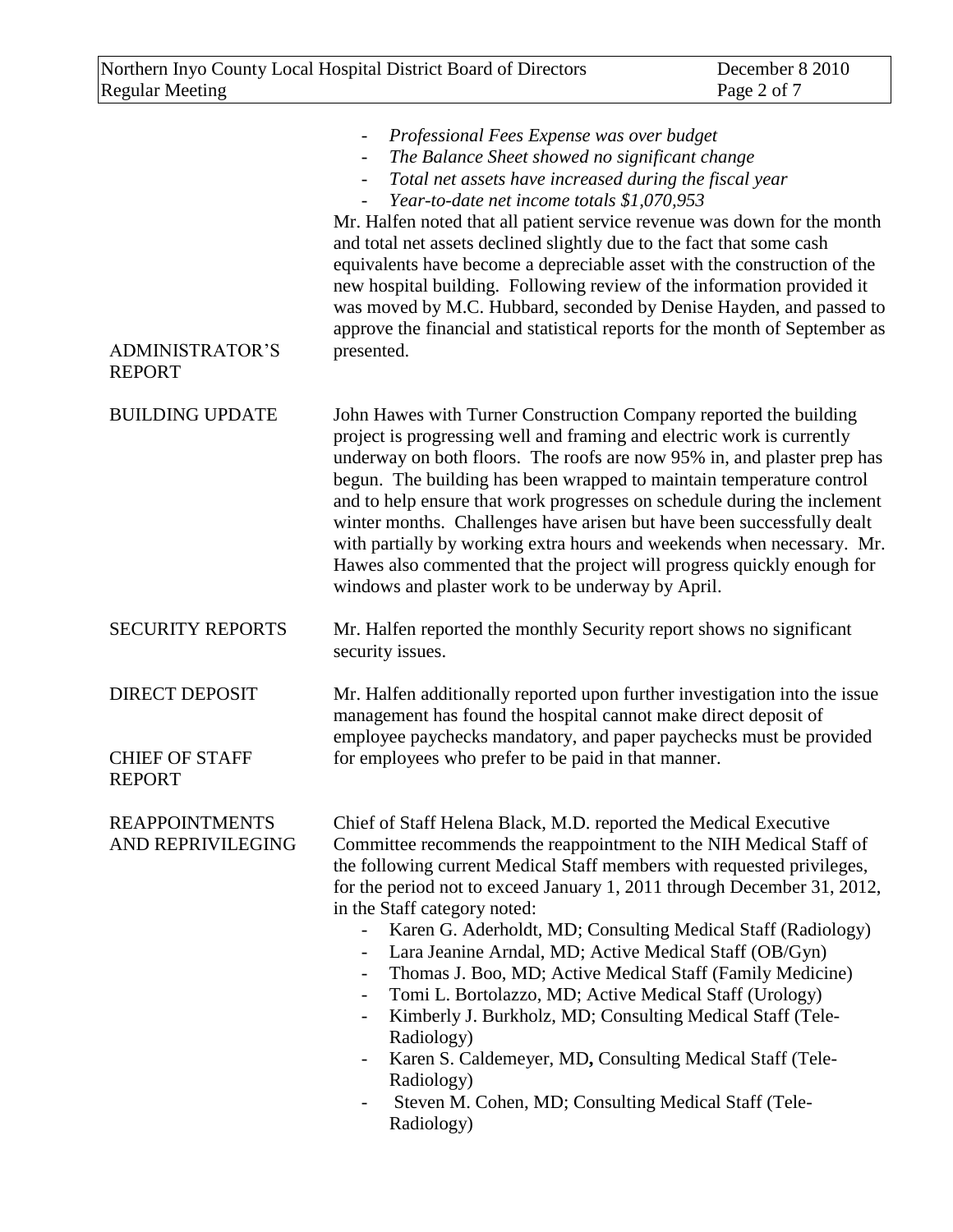|                                                   | John Daniel Cowan, MD; Active Medical Staff (Anesthesia)<br>Robbin Cromer-Tyler, MD; Active Medical Staff (General<br>$\overline{\phantom{0}}$                                          |  |
|---------------------------------------------------|-----------------------------------------------------------------------------------------------------------------------------------------------------------------------------------------|--|
|                                                   | Surgery)<br>Mark. C. Davis, MD; Consulting Medical Staff (Tele-Radiology)<br>$\overline{\phantom{a}}$                                                                                   |  |
|                                                   | Charlotte C. Helvie, MD; Active Medical Staff (Pediatrics)<br>$\overline{\phantom{0}}$<br>Charles S. Henry, MD; Consulting Medical Staff (Tele-Radiology)<br>$\overline{\phantom{a}}$   |  |
|                                                   | Heidi K. Henry, MD; Consulting Medical Staff (Tele-Radiology)<br>$\overline{\phantom{0}}$                                                                                               |  |
|                                                   | Susan A. Klein, MD; Consulting Medical Staff (Tele-Radiology)<br>$\overline{\phantom{0}}$                                                                                               |  |
|                                                   | Kevin M. McDonnell, MD; Consulting Medical Staff (Tele-<br>$\overline{\phantom{a}}$                                                                                                     |  |
|                                                   | Radiology)                                                                                                                                                                              |  |
|                                                   | Leslie S. Miller, MD; Consulting Medical Staff (Tele-Radiology)<br>$\overline{\phantom{a}}$                                                                                             |  |
|                                                   | Raymond Montecalvo, MD; Consulting Medical Staff (Tele-<br>$\qquad \qquad \blacksquare$                                                                                                 |  |
|                                                   | Radiology)                                                                                                                                                                              |  |
|                                                   | Mark H. Paul, MD; Consulting Medical Staff (Tele-Radiology)<br>$\overline{\phantom{a}}$                                                                                                 |  |
|                                                   | Shailendri E. Philip, M.D.; Consulting Medical Staff (Tele-<br>$\overline{\phantom{0}}$                                                                                                 |  |
|                                                   | Radiology)                                                                                                                                                                              |  |
|                                                   | Bruce I Reiner, M.D.; Consulting Medical Staff (Tele-Radiology)<br>$\overline{\phantom{a}}$                                                                                             |  |
|                                                   | Mark. K. Robinson, MD; Active Medical Staff (Orthopaedics)<br>$\overline{\phantom{a}}$                                                                                                  |  |
|                                                   | Ronald S. Sonken, M.D.; Consulting Medical Staff (Tele-<br>$\blacksquare$                                                                                                               |  |
|                                                   | Radiology)                                                                                                                                                                              |  |
|                                                   | Stuart Souders, MD; Consulting Medical Staff (Radiology)<br>$\overline{\phantom{a}}$                                                                                                    |  |
|                                                   | Mark T. Takaki, MD; Consulting Medical Staff (Tele-Radiology)<br>$\overline{\phantom{a}}$                                                                                               |  |
|                                                   | Maria Toczek, M.D.; Consulting Medical Staff (Neurology)                                                                                                                                |  |
|                                                   | Richard L. Toothman, MD; Consulting Medical Staff (Tele-                                                                                                                                |  |
|                                                   | Radiology)                                                                                                                                                                              |  |
|                                                   | Jennie G. Walker, M.D.; Active Medical Staff (Emergency                                                                                                                                 |  |
|                                                   | Medicine)<br>Edric B. Willes, MD; Consulting Medical Staff (Tele-Radiology)                                                                                                             |  |
|                                                   | $\overline{\phantom{a}}$<br>William L. Zinn, MD; Consulting Medical Staff (Tele-Radiology)<br>$\overline{\phantom{a}}$                                                                  |  |
|                                                   | Jeffrey G. Zorn, MD; Consulting Medical Staff (Tele-Radiology)                                                                                                                          |  |
|                                                   | It was moved by D. Scott Clark, MD, seconded by Ms. Hubbard, and                                                                                                                        |  |
|                                                   | passed to approve the list of Medical Staff privileges as recommended by                                                                                                                |  |
|                                                   | the Medical Staff Exective Committee.                                                                                                                                                   |  |
|                                                   |                                                                                                                                                                                         |  |
| <b>POLICY &amp; PROCEDURE</b><br><b>APPROVALS</b> | Doctor Black also reported following careful review and consideration the<br>Medical Executive Committee recommends approval of the following<br>hospital wide policies and procedures: |  |
|                                                   | 1. Erythropoietin Stimulating Agents (Procrit, Aranesp) Administration                                                                                                                  |  |
|                                                   | 2. NIH Medical Staff Peer Review Policy & Procedure                                                                                                                                     |  |
|                                                   | 3. Delegation of Services Agreement                                                                                                                                                     |  |
|                                                   | 4. Compliance with The Joint Commission Standard MS 01.01.01                                                                                                                            |  |
|                                                   | Following review of the policies and procedures it was moved by Doctor                                                                                                                  |  |
|                                                   | Clark, seconded by Ms. Hayden, and passed to approve policies 1 through                                                                                                                 |  |
|                                                   | 3 with the fourth policy, Compliance with The Joint Commission                                                                                                                          |  |
|                                                   | Standard MS 01.01.01 being deferred for approval at a future meeting.                                                                                                                   |  |
| ADDITIONAL                                        | Doctor Black also reported the Medical Staff Executive Committee                                                                                                                        |  |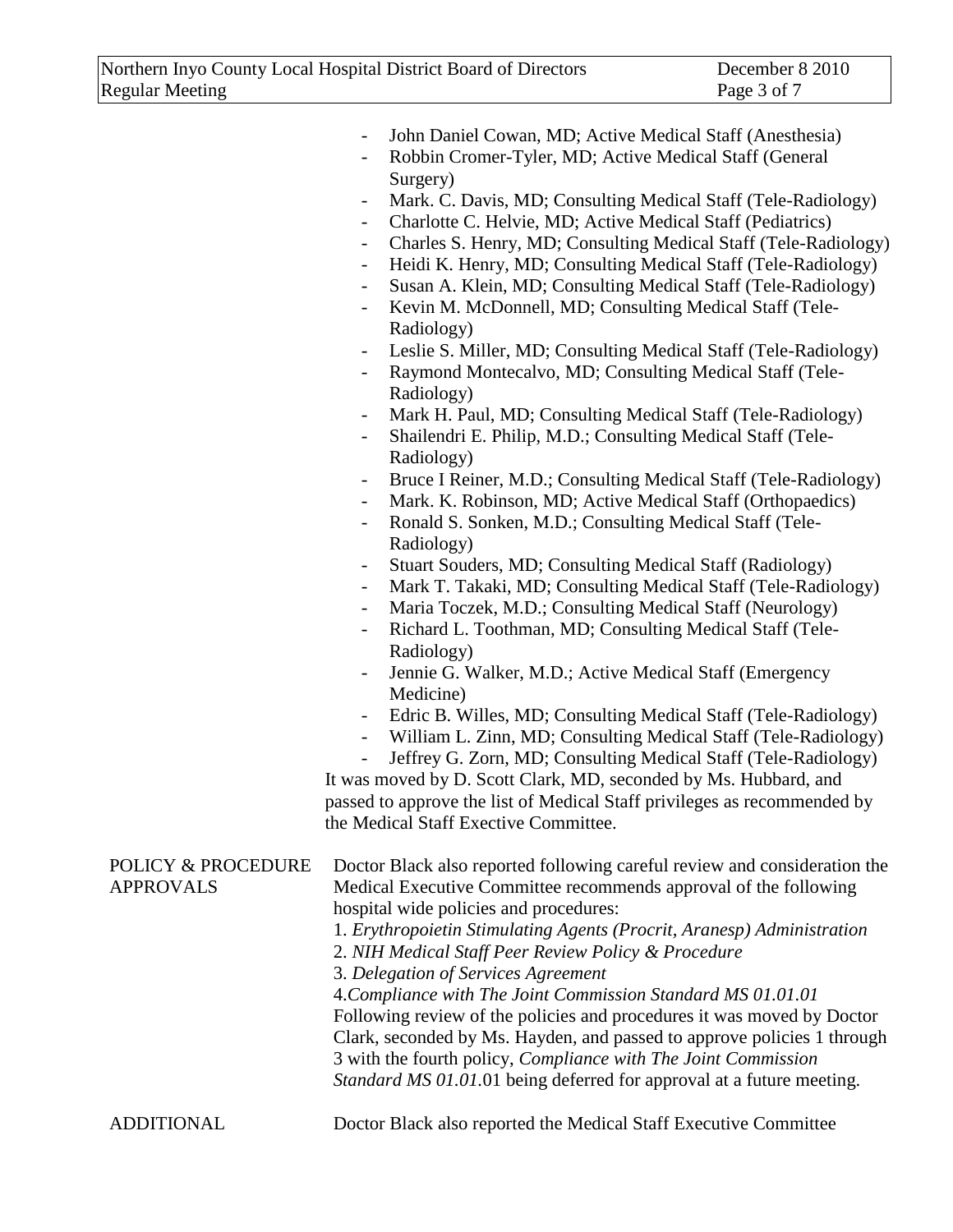| Northern Inyo County Local Hospital District Board of Directors |                                                                     | December 8 2010 |
|-----------------------------------------------------------------|---------------------------------------------------------------------|-----------------|
| <b>Regular Meeting</b>                                          |                                                                     | Page 4 of 7     |
|                                                                 |                                                                     |                 |
| PRIVILEGES & ALLIED                                             | recommends granting of additional privileges to current NIH Medical |                 |
| <b>HEALTH PROFESSION-</b>                                       | Staff members Stacy Brown, MD and Keith Shonnard, MD; and renewal   |                 |

Yolken, RN, FNP, and Lois Alexander, RN, FNP. The Committee also recommends granting of requested privileges to Allied Health Professional Brett Davis, PA, currently employed to provide services at the NIH Rural Health Clinic on an interim basis with review on or before June 8, 2011. It was moved by Doctor Clark, seconded by Ms. Hayden, and passed to approve the additional privileges for Doctors Brown and Shonnard; as well as the requested privileges for the Allied Health **Professionals** 

of privileges for Allied Health Professionals Tracy Drew, RN, FNP; Mara

## OLD BUSINESS

AL PRIVILEGES

PIONEER MEDICAL **ASSOCIATES** PARTNERSHIP INTEREST PURCHASE

**CONSTRUCTION** CHANGE ORDERS Mr. Halfen reported that the possible purchase of a Pioneer Medical Associates partnership interest purchase will be tabled for discussion at a future meeting, due to the fact that changes to the proposed agreement have been requested by the seller.

Kathy Sherry with Turner Construction Company presented the following construction change order requests for the review and consideration of the District Board:

- COR #69, Headwall changes; \$40,709
	- COR #75, Code required for Janitor closet, etc.; \$24,253
- COR #79, Air Handling Unit curbs and equipment seismic work; \$25,426
- COR #84, Air Handling Unit curbs and equipment seismic work; \$25,426
- COR #88, Revisions to ED; \$23,786
- COR #89, Fire Department Connection; \$29,069
- COR#91, Revisions to HVAC ductwork; \$38,965
- COR #92, Revised Surgery layout; -\$14,641
- COR #93, Revisions to Registration; \$28,067
- COR #95, New Generator Electrical Engineering time; \$23,012
- COR #96, Casework Revisions; \$140,282

The change orders are largely a result of design changes from the original architect's plan, plus additional improvements determined to be beneficial for the new hospital building. Ms. Sherry noted the cost of these changes has already been incorporated into the financial forecast that Mr. Halfen provided for members of the Board. Following review of the proposed changes it was moved by Doctor Clark, seconded by Ms. Hayden, and passed to approve all 11 change order requests as recommended.

TURNER **CONSTRUCTION** DONATION TO NIH FOUNDATION

Rick Casa, Project Executive with Turner Construction Company informed the Board that Turner hosted a Thanksgiving barbeque for NIH employees and trade employees working on the hospital rebuild project. Turner also held a raffle to benefit the NIH Foundation, which raised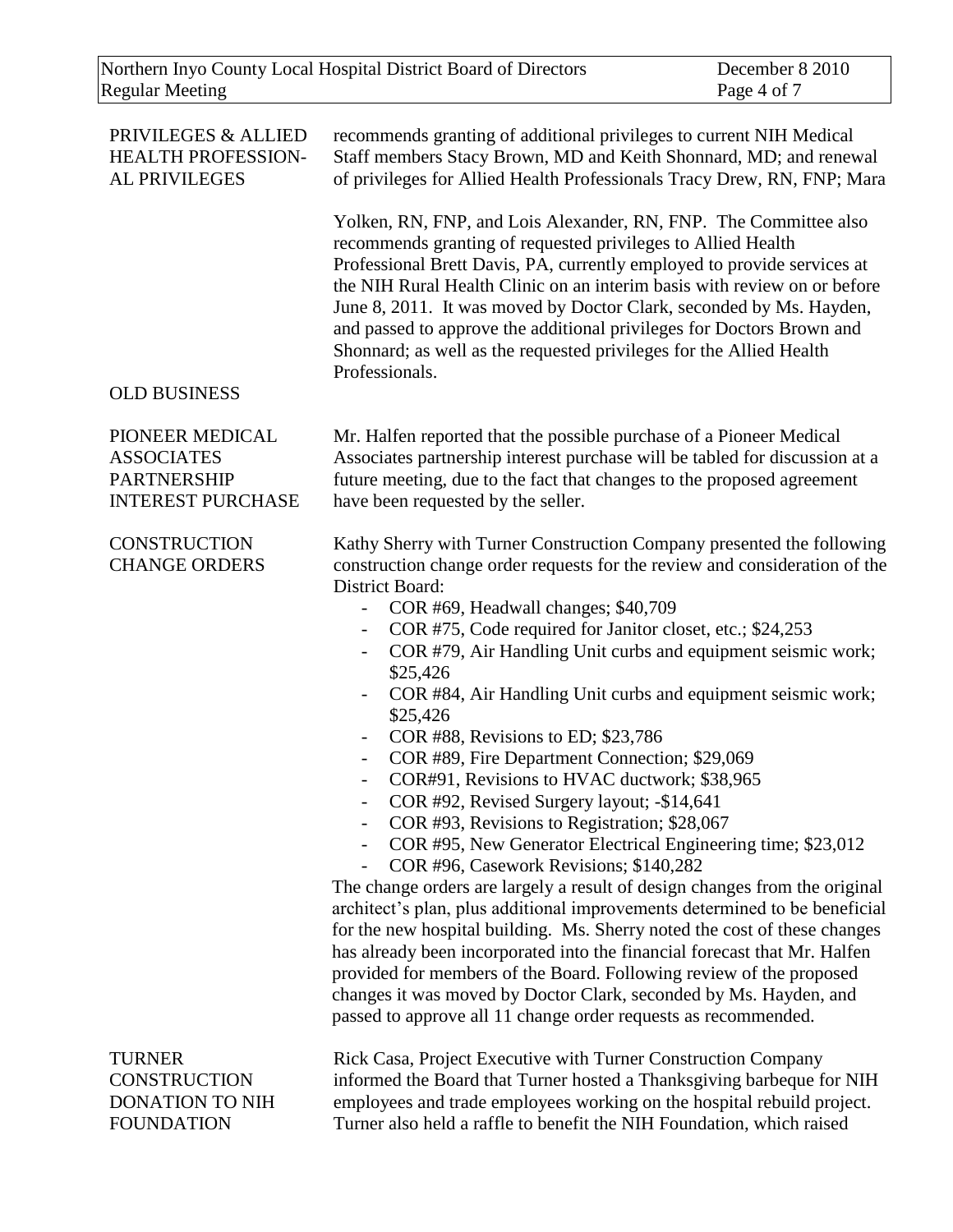| Northern Inyo County Local Hospital District Board of Directors<br><b>Regular Meeting</b> |                                                                                                                                                                                                                                                                                                                                                                                                                                                                                                                                                                                                                                                                                                                                                                                                                                                                                   | December 8 2010<br>Page 5 of 7 |
|-------------------------------------------------------------------------------------------|-----------------------------------------------------------------------------------------------------------------------------------------------------------------------------------------------------------------------------------------------------------------------------------------------------------------------------------------------------------------------------------------------------------------------------------------------------------------------------------------------------------------------------------------------------------------------------------------------------------------------------------------------------------------------------------------------------------------------------------------------------------------------------------------------------------------------------------------------------------------------------------|--------------------------------|
|                                                                                           | \$1,700 for that organization. NIH Foundation President Maggie Egan<br>thanked Mr. Casa for Turner's support of the efforts and mission of the<br>NIH Foundation.                                                                                                                                                                                                                                                                                                                                                                                                                                                                                                                                                                                                                                                                                                                 |                                |
| <b>EKG CONTRACT</b><br><b>RENEWALS</b>                                                    | Mr. Halfen called attention to renewal agreements for the<br>Electrocardiographic Department (EKG) services of Vasuki Sittampalam,<br>M.D.; James Richardson M.D.; and Nickoline Hathaway, M.D. The<br>proposed agreements constitute an extension of the existing EKG<br>agreements for each physician with no changes being made except to the<br>term. It was moved by Ms. Hayden, seconded by Doctor Clark, and<br>passed to approve the EKG services agreements for all three doctors as<br>requested.                                                                                                                                                                                                                                                                                                                                                                       |                                |
| PAYROLL POLICIES                                                                          | Mr. Halfen addressed the subject of changing the hospital employee pay<br>date from every other Thursday to every other Friday. The original<br>reason for the Thursday pay date involved an effort to accommodate<br>employees with a variety of different shift schedules. Due to the<br>implementation of automated payment options, this practice is no longer<br>required and for a variety of reasons a Friday pay recurrence would be<br>better business for the hospital. Following brief discussion it was moved<br>by Ms. Hubbard, seconded by Doctor Clark, and passed to approve a<br>change to a Friday pay recurrence, with Ms. Hayden abstaining from the<br>vote. Mr. Halfen additionally noted that while direct deposit cannot be<br>made mandatory for hospital employees, incentives may be offered to<br>employees who choose to change to this form of pay. |                                |
| <b>HEMATOLOGY</b><br><b>ANALYZER PURCHASE</b>                                             | Laboratory Manager Leon Freis called attention to a request to purchase a<br>new Hematology Analyzer for the Lab. Mr. Freis stated the current<br>machine has required maintenance 109 times between 11/14/08 and<br>$11/14/10$ ; and a crisis point has been reached where the current machine<br>must be replaced immediately. The five-year cost for the new equipment<br>is estimated to be \$69,302. It was moved by Doctor Clark, seconded by<br>Ms. Hubbard, and passed to approve the purchase of the new hematology<br>analyzer equipment as requested.                                                                                                                                                                                                                                                                                                                  |                                |
| <b>FINAL MCKESSON</b><br><b>CONTRACT</b>                                                  | Mr. Halfen reported discussion of the McKesson contract for the<br>hospital's new Hospital Information System (HIS) is not necessary, due to<br>the fact that it does not appear that any substantiative changes need to be<br>made to the agreement at this time.                                                                                                                                                                                                                                                                                                                                                                                                                                                                                                                                                                                                                |                                |
| <b>BOARD OFFICER</b><br><b>ANNUAL ELECTIONS</b>                                           | Doctor Ungersma informed the Board that new District Board officers are<br>due to be elected for the 2011 calendar year. It was suggested that the<br>current slate of officers be continued during the upcoming year, and<br>Doctor Ungersma informed the Board he has spoken to Board President<br>Peter Watercott who will consent to maintaining the current slate if that is<br>the wish of the other members of the Board. Current Board officers are as<br>follows: President, Peter Watercott; Vice President, John Ungersma,                                                                                                                                                                                                                                                                                                                                             |                                |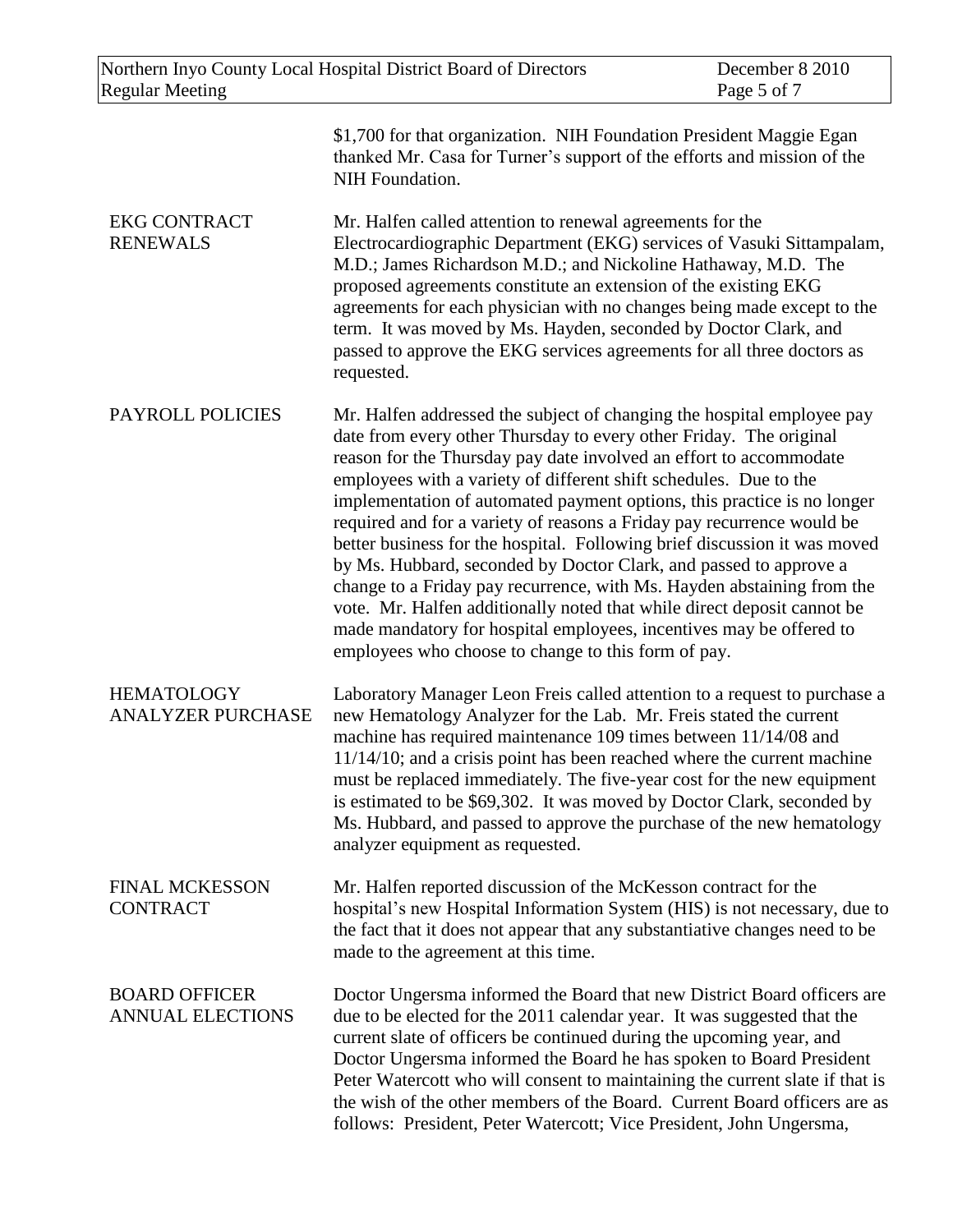| <b>Regular Meeting</b>                                                | Northern Inyo County Local Hospital District Board of Directors                                                                                                                                                                                                                                                                                                                                                                                                                                                                                                                                                                                                                                                                                                                               | December 8 2010<br>Page 6 of 7 |
|-----------------------------------------------------------------------|-----------------------------------------------------------------------------------------------------------------------------------------------------------------------------------------------------------------------------------------------------------------------------------------------------------------------------------------------------------------------------------------------------------------------------------------------------------------------------------------------------------------------------------------------------------------------------------------------------------------------------------------------------------------------------------------------------------------------------------------------------------------------------------------------|--------------------------------|
|                                                                       | M.D.; Secretary, M.C. Hubbard; Treasurer, Denise Hayden, and Member<br>at Large, D. Scott Clark, M.D It was moved by Ms. Hubbard, seconded<br>by Doctor Clark, and passed to approve continuing with the present slate<br>of Board Officers for the 2011 calendar year.                                                                                                                                                                                                                                                                                                                                                                                                                                                                                                                       |                                |
| <b>PENRAD</b><br><b>MAMMOGRAPHY</b><br><b>SOFTWARE</b>                | Radiology Director Patty Dickson called attention to a proposal to<br>purchase PenRad Mammography System Software to inform patients of<br>mammography test results in a timely and efficient manner. The<br>hospital's current process lacks efficiency and is a potential liability, and<br>the PenRad system would provide considerably improved services and<br>save a significant of money on transcription fees. Following review of the<br>information provided it was moved by Doctor Clark, seconded by Ms.<br>Hayden, and passed to approve the purchase of the PenRad<br>Mammography System Software as requested.                                                                                                                                                                 |                                |
| <b>BOARD MEMBER</b><br><b>REPORTS</b>                                 | Doctor Ungersma asked if any members of the Board of Directors wished<br>to report on any items of interest. He then mentioned he received<br>information from the Association of California Healthcare Districts<br>(ACHD) regarding new duties and responsibilities of elected officials, and<br>that this subject should be placed on the agenda for the regular January<br>meeting of the District Board. No other reports were heard.                                                                                                                                                                                                                                                                                                                                                    |                                |
| <b>OPPORTUNITY FOR</b><br>PUBLIC COMMENT                              | In keeping with the Brown Act, Doctor Ungersma again asked if any<br>members of the public wished to comment on any items listed on the<br>agenda for this meeting, or on any items of interest. James Englesby MD<br>who had been introduced earlier in this meeting commented he is happy to<br>be practicing medicine in this area, and he looks forward to helping the<br>Kamei and Hathaway internal medicine practice as much as possible.                                                                                                                                                                                                                                                                                                                                              |                                |
| <b>CLOSED SESSION</b>                                                 | At 6:58 p.m. Doctor Ungersma announced the meeting was being<br>adjourned to closed session to allow the Board of Directors to:<br>A. Hear reports on the hospital quality assurance activities, and hear a<br>report from the Medical Staff Executive Committee (Section<br>32155 of the Health and Safety Code, and Government Code<br>Section 54962).<br>B. Confer with legal counsel regarding action filed by John Nesson<br>M.D. against Northern Inyo County Local Hospital District and<br>other Defendants (Government Code Section 54956.9(a)).<br>C. Confer with legal counsel regarding action filed by Stephen<br>Johnson and Elizabeth Monahan-Johnson against Northern Inyo<br>County Local Hospital District and other Defendants (Government<br>Code Section $54956.9(a)$ ). |                                |
| <b>RETURN TO OPEN</b><br><b>SESSION AND REPORT</b><br>OF ACTION TAKEN | At 7:48 p.m. the meeting returned to open session. Doctor Ungersma<br>asked for a motion from the Board to specifically approve the hiring of<br>Brett Davis, P.A. to see patients at the NIH Rural Health Clinic. It was                                                                                                                                                                                                                                                                                                                                                                                                                                                                                                                                                                     |                                |

moved by Ms. Hubbard, seconded by Ms. Hayden, and passed to approve